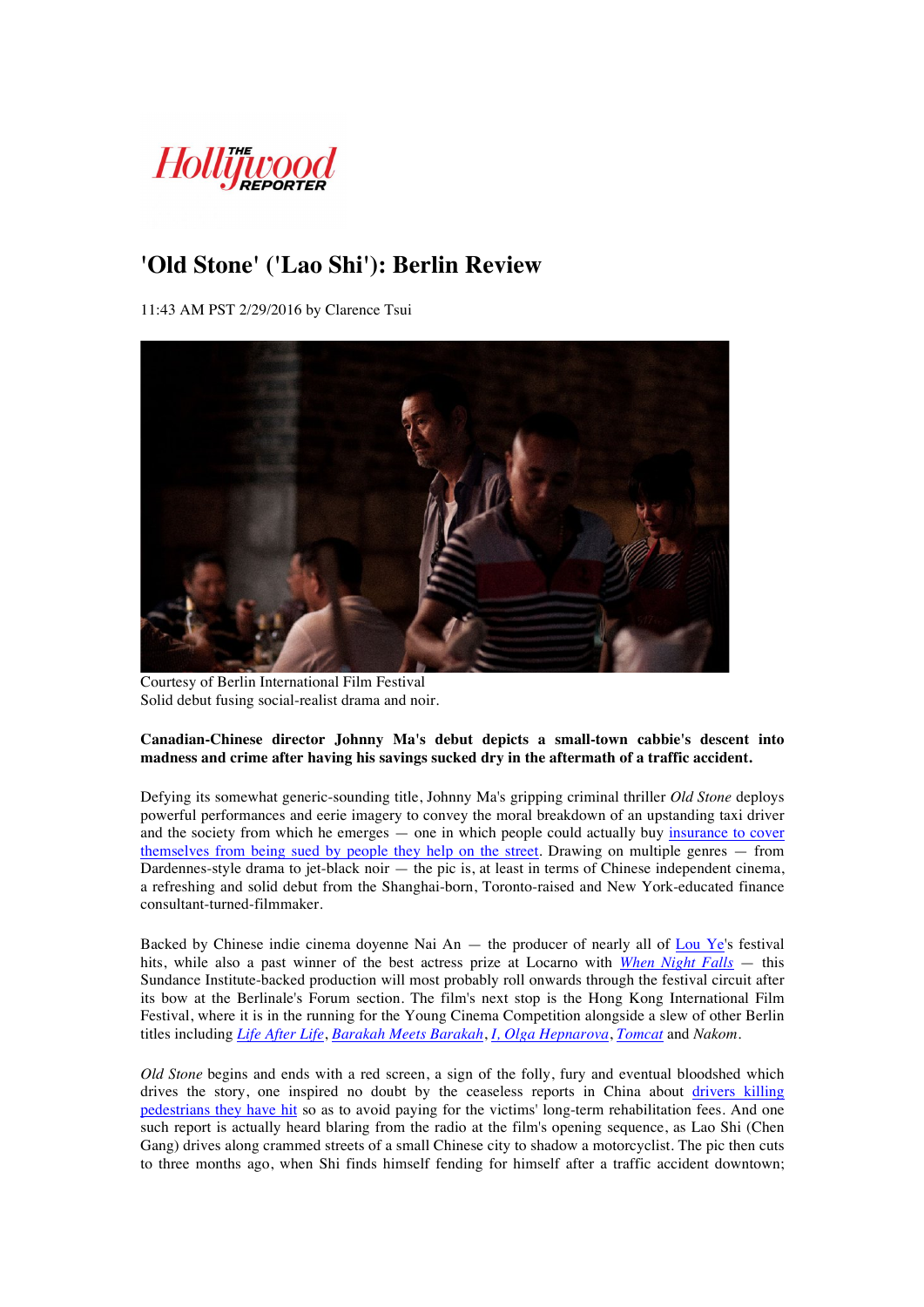rather than taking flight, he stays, calls for help, goes to the hospital and pays the bills for the victim, somewhat believing he would be reimbursed by company insurance.

Shi's wheels gradually come off, however, as he discovers old-fashioned goodness doesn't pay in a society where procedures and cynicism reign supreme. Rather than getting a pat in the back for ferrying the dying victim to the hospital, Shi is cautioned by the police for leaving the scene, and then told by insurance executives how he might have undermined his own claims for actually helping the victim.

Learning of his victim's financial predicaments through phone conversations with the man's wife, Shi somehow continues footing those bills  $-$  and he soon discovers how he's a lone moralist plunged into a theater of cruelty, as his nursery-operator wife (Nai An), his boss (Wang Hongwei) and nearly everyone else turn their backs against what they believe as some kind of monstrous selflessness. Barely being able to hold himself together after losing his cab, his job and his family, Shi gradually succumbs to the cynicism around him, his descent into violence and crime becoming complete when he discovers how even victims can no longer be trusted in this day and age.

As the narrative unfolds, Ma regularly cuts to a quick shot of a forest, its trees swaying ominously in the wind. This could be a metaphor for the mob mentality around Shi, as the cabbie struggles (and fails) to defy peer pressure to conform to the cynical values of the present. But it may also be a visual flourish with which Ma hints at the horrors to come. Starting out steeped in social-realist drama, *Old Stone* gradually morphs into a full-blown psychological thriller, complete with a devastating denouement unfolding in a muddy field and on dark country lanes — a milieu d.p. Leung Ming-kai (*Mundane History*, *Murmur of the Hearts*) conveys as atmospherically as he did with the more simple grit of gloomy urban life towards the beginning of the film.

But the human beings matter here, as Chen has delivered a rugged turn as the wrong-headed and wronged Good Samaritan. Combined with the performances of the supporting cast — Nai's character embodying the self-preservation instinct through her efforts to stop her husband's good deeds, and Wang's representing the aggression key to survival in China's dog-eat-dog capitalist system — *Old Stone* lays bare how the country's foundering social fabric through an individual's descent into the dark recesses of his soul.

http://www.hollywoodreporter.com/review/old-stone-lao-shi-berlin-871322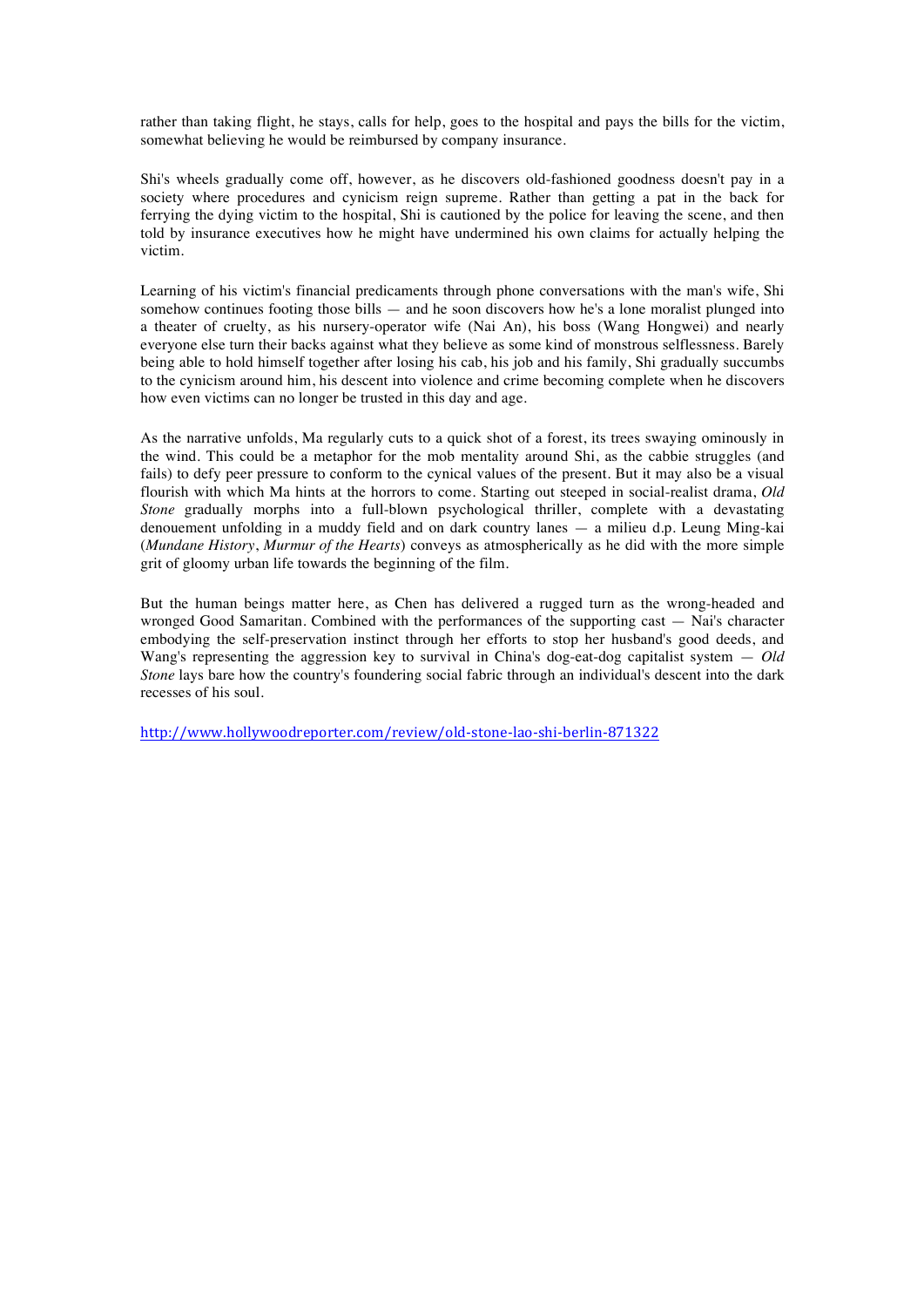

## **Berlin Film Review: 'Old Stone'**





Courtesy of Berlin Film Festival February 18, 2016 | 11:49AM PT

**A Chinese taxi driver's scruples get him in hot water in Johnny Ma's excoriating debut feature.**

**In China, life is cheap but compassion is expensive — a message that "Old Stone" delivers with caustic power through a taxi driver's misfortunes, following his refusal to follow custom and do a hit-and-run. Chinese-Canadian helmer-scribe Johnny Ma makes a remarkably mature debut, exposing with stunning clarity the infuriating red tape and flawed logic of China's system regarding criminal responsibility and insurance policies. Even within a trim 79-minute running time, Ma affectingly dramatizes his protagonist's moral quandary within a social milieu of spinechilling callousness. Channeling the style of gritty mainland independent films but without the usual longueurs, the film deftly morphs into a suspense thriller with Dostoevskyan undertones; its provocative subject matter should give it long fest legs.**

The prevalence of hit-and-runs in China caught national and then global attention in October 2011, when Wang Yue, a 2-year-old girl from Foshan, Guangdong province, was hit by a van which promptly backed up to run her over again before driving off. Eighteen passersby skirted around her, thus allowing another van to drive her over a third time. While such apathy suggests a society that's crossed the line of basic humanity, Ma's film explains the complex legal issues that push ordinary citizens to desperate behavior, as well as the tough social environment that forces people to harden their hearts even toward their closest kin: In China, drivers need pay only a small one-off fine if their victims die, whereas merely injuring them would incur lifelong compensation commitments. Bystanders are also afraid to help those in need because of *peng ci* (knocking at porcelain) —